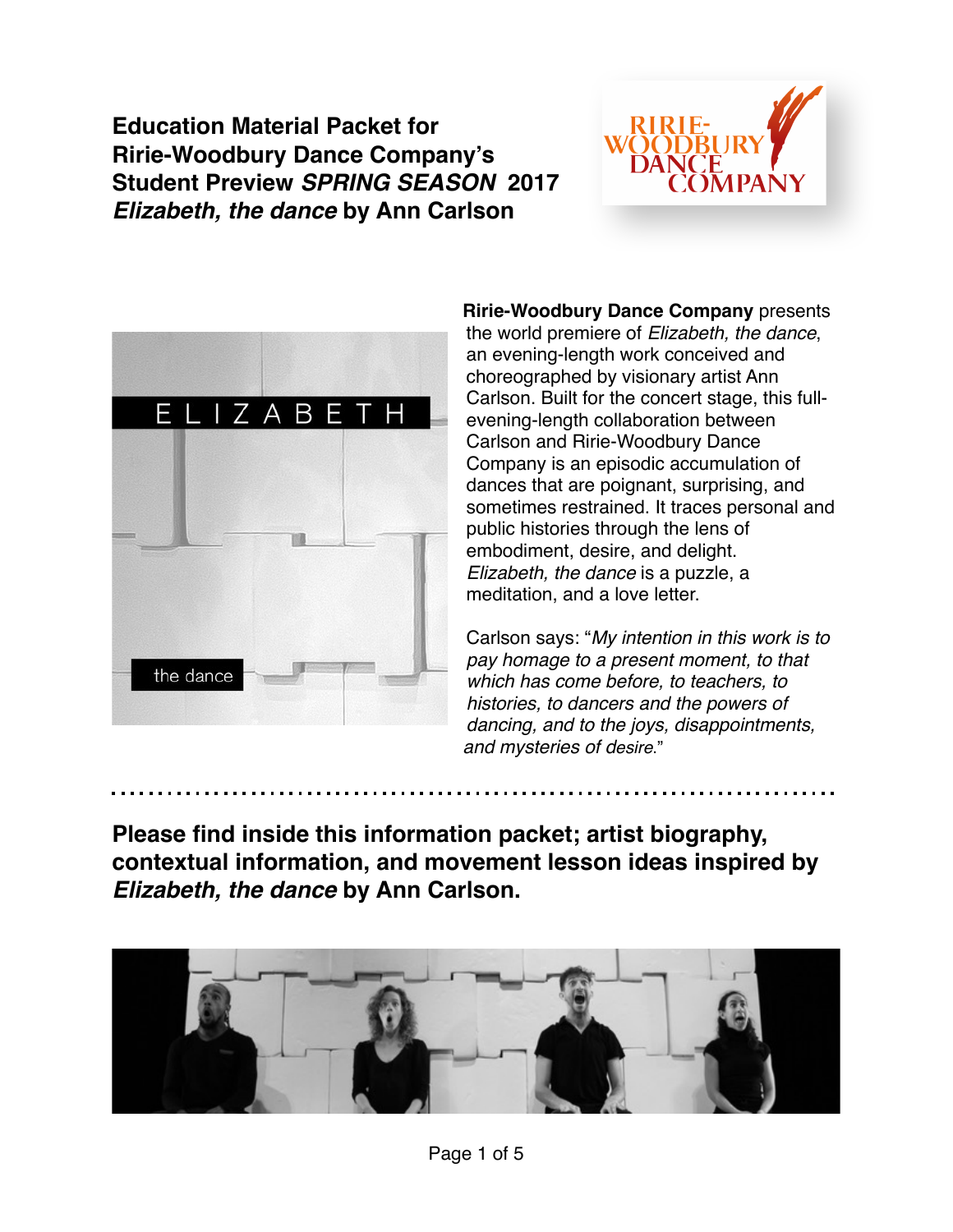# **Artist Biography: ANN CARLSON**



"*Ann Carlson is a conceptual artist who uses gesture, text and humor to break your heart*."

– William Harris, New York Times

"*Carlson's work mines the ephemeral and the commonplace toward extraordinary results*."

– Robin Wander, Stanford News

Ann Carlson's work borrows from the disciplines of dance, performance, theater, visual and conceptual art, and often dismantles conventional boundaries between artist and subject. Carlson's work takes the form of solo performance, site-specific projects, ensemble dance and theatrical works, and performance/video. She also often works within a series format, creating socially engaged performance structures over a period of years that adapt and tour to multiple sites. Carlson is the recipient of over thirty commissions and numerous awards for her artistic work. Her awards include: a 2016 Creative Capital Award, 2015 Doris Duke Performing Artist Award in Contemporary Dance, five Multi-Art Production Fund Grants, a USA Artist Fellowship, a Guggenheim Fellowship, a New York Foundation for the Arts Fellowship, and a Fellowship from the Foundation for Contemporary Art. She was an Artist Fellow at the Radcliffe Institute for Advanced Studies Fellowship/Harvard University and at Stanford University's Humanities Center. Carlson has received three awards from the National Choreographic Initiative; the first Cal/Arts Alpert Award in Choreography, and a prestigious three-year choreographic fellowship from the National Endowment for the Arts. The Symphonic Body, a performance/orchestral work made entirely of gestures, was recently performed by 100 people from across UCLA's campus at Royce Hall in November 2015. Carlson's Doggie Hamlet, a performance with a herding dog, a flock of sheep, and four human performers begins touring the US in 2017. Carlson's project *Elizabeth, the dance* is inspired from a section of her White series (1992-1996). Carlson has developed *Elizabeth, the dance* as a concert dance that traces history and desire through the body of the dancer.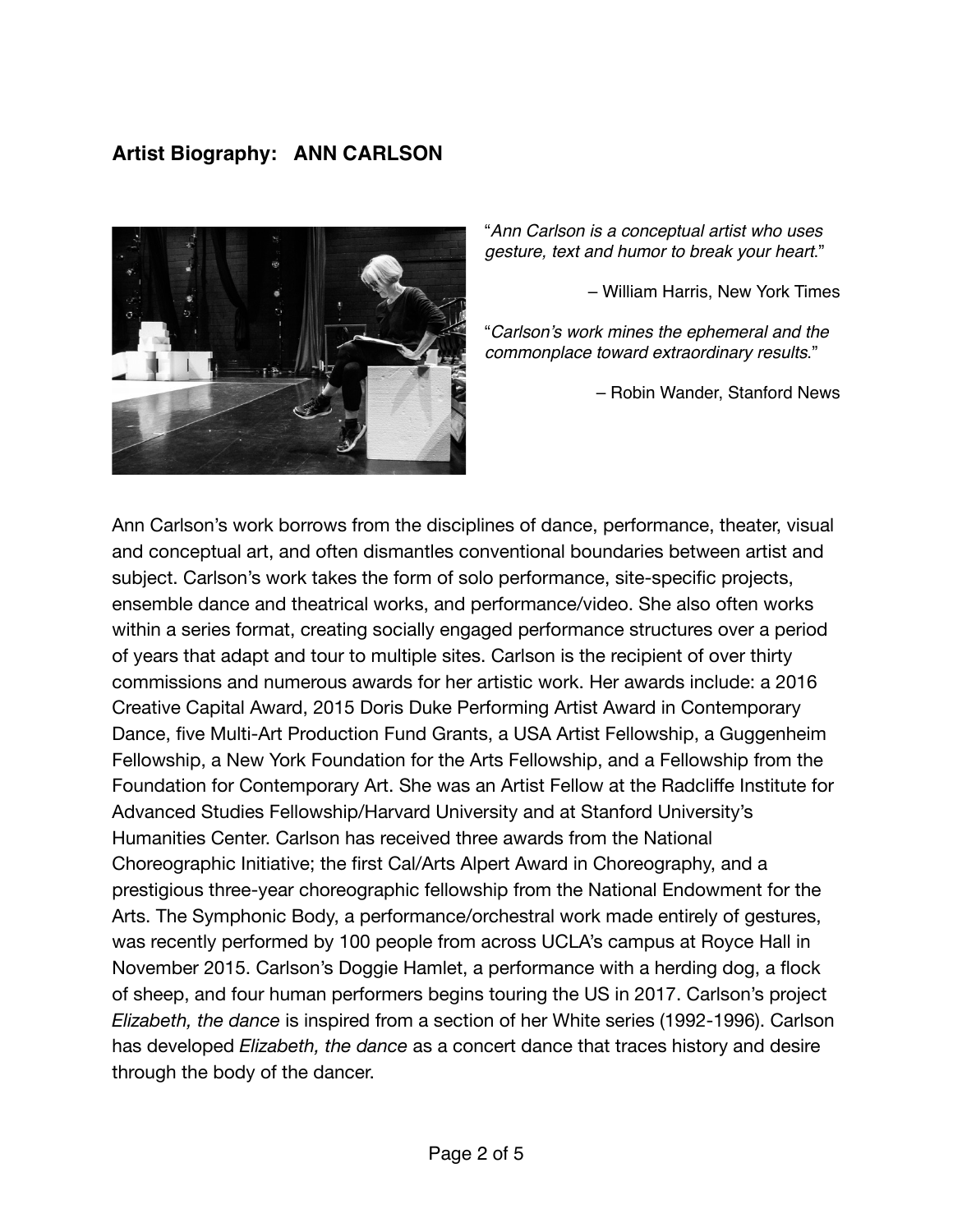### *Elizabeth, the dance*

*Elizabeth, the dance* is structured as ten episodic dances, woven together by multiple streams of inspiration; a mapping of the history of the contemporary dance form colliding with a tracing of desire and aliveness within the body of the dancers. Visually, *Elizabeth, the dance* takes place atop a white floor lying on top of a black floor, delineating the dancing space into a rectangle and amplifying the larger apparatus of the proscenium frame. A movable white wall also sits atop the white floor; the wall, moved by the dancers, shifts and morphs into a barrier, a back drop, or a boundary. Designed to come apart and be reassembled, the wall almost becomes another dancer– moving alongside the human forms in surprising, funny, and



unpredictable ways. The dancers are dressed in "old school" black leotards, relating towards a different era. Gradually, as the work progresses, colorful additions are added and taken away (e.g., a wig, a belt, a cape, or part of the movable wall). During *Elizabeth, the dance,* the dancing body is constantly transforming and shifting, revealing the way the human body is itself both a canvas and a dynamic instrument of its time. The work is accompanied by music that is a blend of popular songs from the 60's and 70's, current house music, electro pop, sound effects, and silence mixed live by a DJ. Carlson plans to acquire a DJ license to better understand the language of contemporary mixing. The movement material for *Elizabeth, the dance* borrows from dance history, embedding snippets of form and style from modern and postmodern dance of the 20th century, as well as post-postmodern and contemporary dance of the 21st century. In addition, Narrative Ballet, Polynesian influenced ideas, Native American influenced ideas are referenced in creative ways.This movement-based amalgam reflects the blurry lines of these categories, and plays inside and in spite of these



taxonomies. Pointing to the past in the present-ness of this work pays homage to those upon whose shoulders we stand as living contemporary artists. It also draws attention to the form's evolution and limitations of its labels.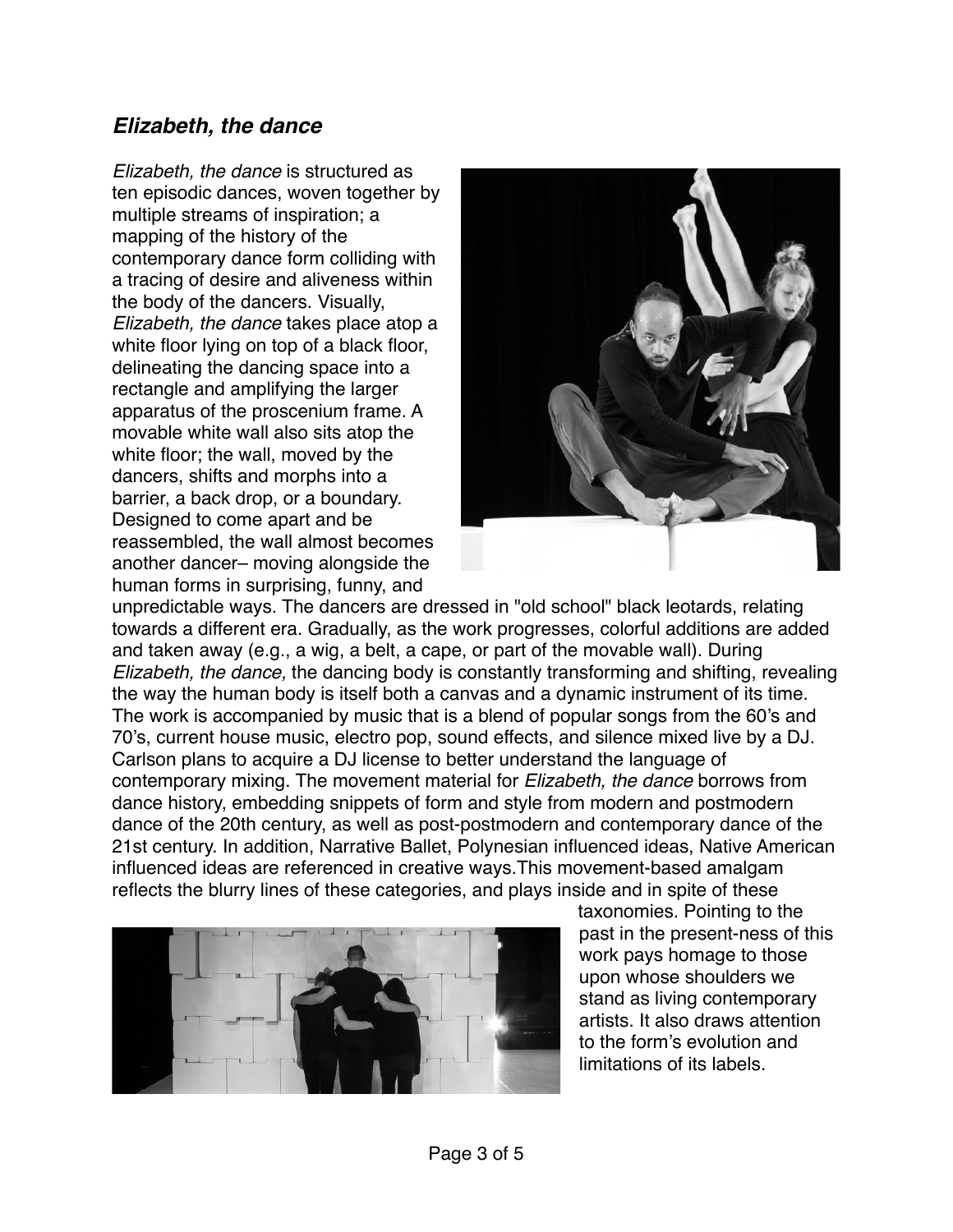

# **Lesson ideas inspired by** *Elizabeth, the dance*

• Pre-performance

 Ann believes that dance is passed on like oral tradition from one generation to the next, and each "section" of *Elizabeth, the dance* utilizes a particular style or era of american modern dance in a contemporary way. Dance artists such as Isadora Duncan, Mary Wigman, Martha Graham, Doris Humphrey, José Limon, Alwin Nikolais, Pina Bausch, Trisha Brown, Elizabeth Streb are among those who are referenced in this work. In addition, Narrative Ballet, Polynesian influenced ideas, and Native American influenced ideas are also referenced in interesting ways.

- Discuss with your students who are these historical dance figures mentioned above? What were they known for, or what particular characteristics made them become recognized as outstanding artists of their time?
- Do you know who choreographed the famous works below, and what year were they premiered (answers on the next page)? See if you can find a footage on the internet and take a look of these dances before you watch *Elizabeth, the dance*.
	- 1) Cafe Muller 2) Crucible 3) Set and Reset
- During the performance look and see if you can recognize any of the artists, their characteristic movement, or famous work of choreography inside *Elizabeth the dance*. Some of them are more embedded than the others. What were some of Ann's choreographic devices she used to make references to the dance history and events? Did she use a movement motif? Or literal gestures? Or did you hear something in the spoken text?
- Post-performance

 There is a very strong scenic element to *Elizabeth, the dance*. The white wall can move through space. It can break apart, be thrown around, it can be assembled and